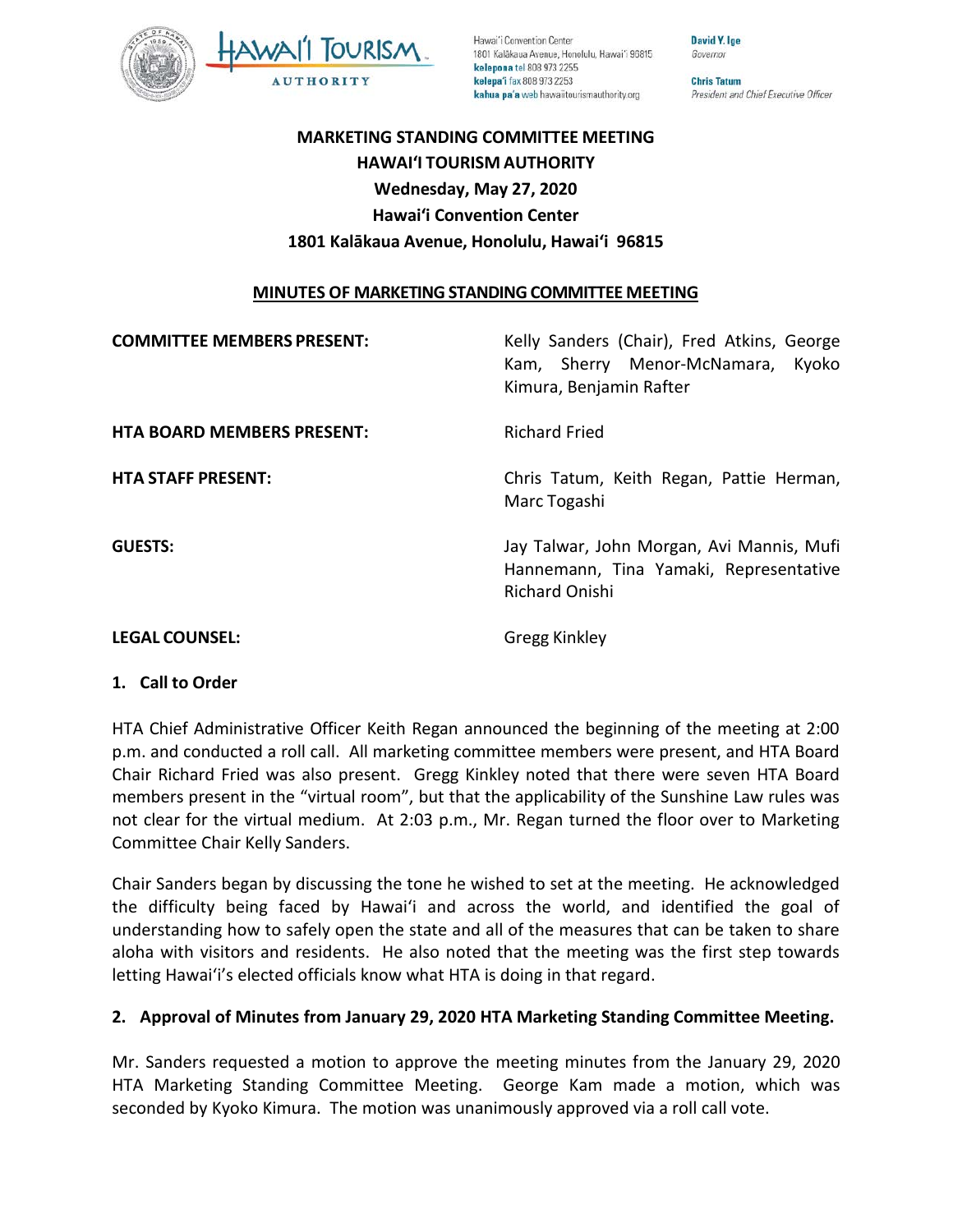## **3. Report on Safety Protocol from Our Industry Partners, Small Business, Activities, Airlines, Retail Merchants, and Hotels.**

Jay Talwar was not available at that time to present on recovery marketing initiatives, so this item was taken out of order. Chair Sanders recognized HTA Marketing Director Patricia Herman to introduce the presenters representing different sectors of the tourism industry. Ms. Herman explained that the top priority is a healthy and safe destination. Ms. Herman first introduced Sherry Menor-McNamara, the president of the Chamber of Commerce of Hawaii (COCH), who presented on behalf of small businesses. Ms. Menor-McNamara discussed what COCH has been doing to support businesses and disseminate information. She noted that they are working on getting clarification on whether county guidelines supersede state guidelines. Ms. Menor-McNamara explained that COCH conducted a survey, with UHERO, of 623 Hawai'i businesses. The survey showed that, even with PPP (Paycheck Protection Program) Loans, Hawai'i businesses need more assistance to survive. Ms. Menor-McNamara said that 220,000 individuals have been on unemployment and one in three businesses report that revenue has been reduced to zero during the government shutdown. Educational services have also been reduced by 54%.

Ms. Menor-McNamara said that COCH is also working on providing small businesses with reliable information. They have created a dedicated "micro-site", [http://covid19.cochawaii.org,](http://covid19.cochawaii.org/) to provide a one-stop center for businesses. Ms. Menor-McNamara described the parts of COCH's five-point plan: 1) prioritizing safety, 2) communicating confidence in commerce, 3) advocating for policy solutions, 4) building pathways to the future, and 5) thinking local first. Ms. Menor-McNamara said that once interisland travel opens up she hopes that there can be creative ways to encourage kama'āina to travel. She added that they have also been looking at what policy solutions other states are implementing.

Ms. Herman then introduced John Morgan, the president of Kualoa Ranch, who represented activities. Mr. Morgan said that they realize that safety of the guests and the employees is the priority. He also discussed the importance of contact tracing, and using the reservation system to facilitate contact tracing. Mr. Morgan said that they will be conducting temperature screenings for both employees and guests, requiring masks for all interactions, implementing sanitation procedures, and adjusting group sizes to no more than ten people.

Ms. Herman introduced Avi Mannis, Vice President of Marketing for Hawaiian Airlines, who represented the airline industry. Mr. Mannis discussed the health and safety measures that the industry and Hawaiian Airlines are implementing to minimize the risk of COVID-19 transmission. He said that the evidence is that air travel is safe and there is little evidence of on-flight transmission, including during periods of spikes in cases. He added that there is currently not enough peer-reviewed evidence explaining why there is low on-flight transmission, but that it may have to do with all passengers facing the same direction, the fact that the seats act as a hard partition between rows, and high-quality air filtration. Mr. Mannis said that Hawaiian Airlines is implementing cleaning and sanitation procedures in high-touch areas, using electrostatic misters, and making changes to queueing and seating. Hawaiian Airlines has also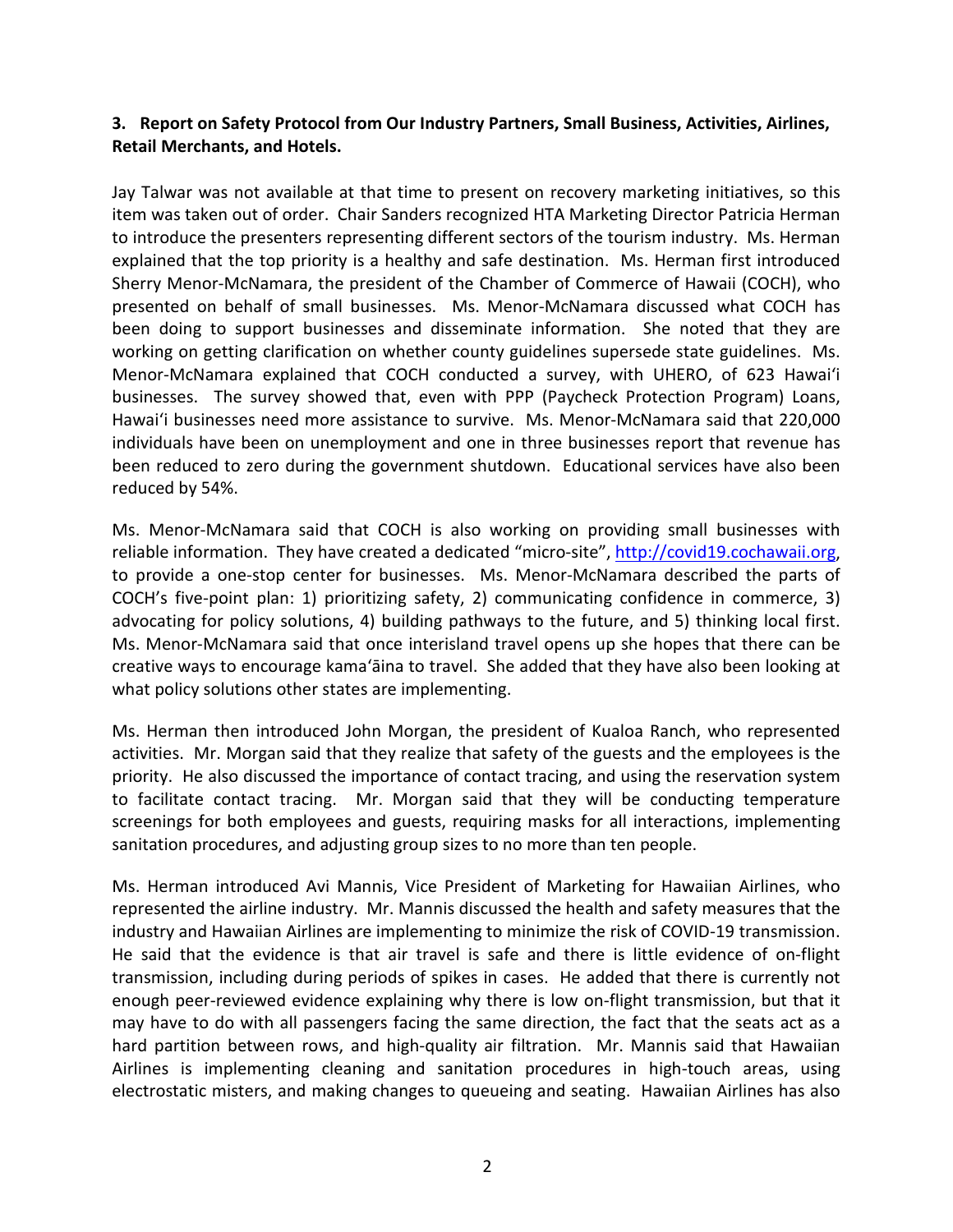modified meal and beverage service to reduce contact, and have eliminated pillows and blankets on overnight flights. Mr. Mannis added that Airlines for America, the national trade association, has taken the position that it would be valuable for TSA to provide thermal screening at airports for visitors arriving internationally.

Benjamin Rafter asked whether there was any data available regarding consumer confidence. Mr. Mannis responded that they have looked at a number of surveys, and there is a great deal of concern among air travelers. He said that there are some people ready to fly in the next one to three months, and some who will not be ready to fly until there is a vaccine.

Representative Richard Onishi said that he has traveled back and forth between O'ahu and Hawai'i Island several times in recent weeks and that he has noticed inconsistencies in procedures. He asked Mr. Mannis who is responsible for monitoring procedures. Mr. Mannis responded that Hawaiian Airlines has changed their processes a great deal over the last month but that it is something that they will continue to work on.

Mr. Atkins asked Mr. Mannis if he feels that the government is aware that it should be taking responsibility for passenger screening. Mr. Mannis responded that there is a growing understanding that the broader air travel system is responsible for screening. He said that there is still work to be done to get a plan, and that it will be rolled out as a pilot program first, and then rolled out across the system. He said that one question that they have been considering is whether Hawai'i can wait or whether the state can implement measures in advance. Rep. Onishi said that the Legislature has appropriated \$36 million to the airport for thermal screening equipment. He asked whether Hawaiian Airlines has taken a position on that matter or whether they have been asked about the process, where it should be located, or how it should be implemented. Mr. Mannis responded that Hawaiian Airlines has been involved in the discussion with the Department of Transportation and other agencies. He said that it is Hawaiian Airlines' view that screening is an important part of a system of protection for the travel system, and that all elements of that system need to be in place so that things do not slip through the thermal screening and get out into the community.

Ms. Herman introduced Tina Yamaki, President of the Retail Merchants of Hawaii (RMH), representing the retail industry. Ms. Yamaki said that last year the retail sector employed approximately 25% of Hawai'i's workforce, and that retail is responsible for about \$12.2 billion of Hawai'i's total GDP. She also noted that essential retailers have been on the frontlines. Ms. Yamaki explained that RMH has developed guidelines and checklists for retailers. She also discussed the challenges retailers are facing due to being forced to close for two months. She noted that many have not been able to pay rent, taxes, or utilities. Ms. Yamaki added that there is a misconception that many businesses received PPP Loans, but in fact many were denied.

Ms. Yamaki explained that many retail businesses will not open until tourism is reopened. For businesses that are open, RMH is working to ensure that it is a safe place for both shoppers and employees.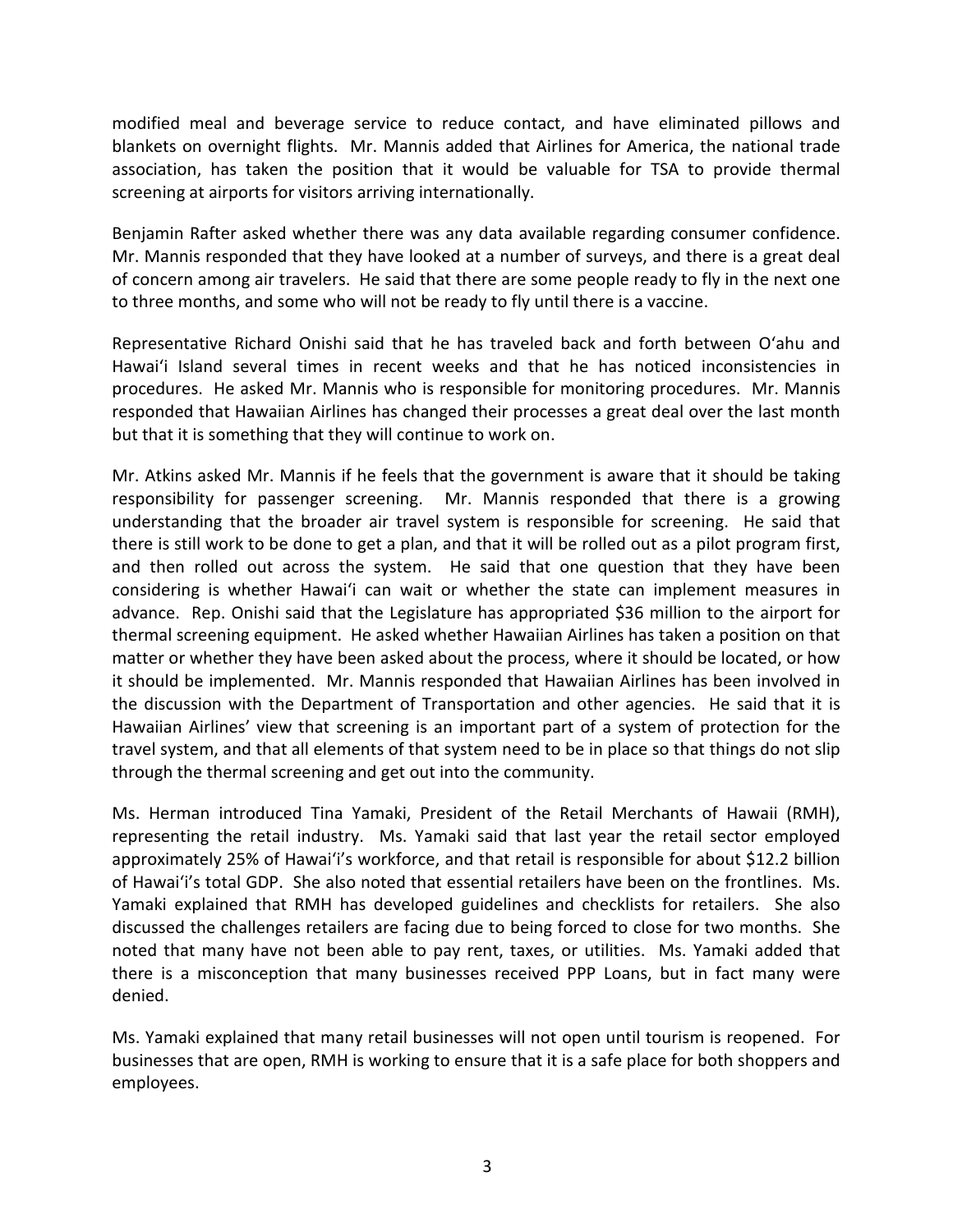Ms. Herman introduced Mufi Hannemann, President of the Hawai'i Lodging and Tourism Association, representing the hotel industry. Mr. Hannemann discussed quarantine challenges for hotels, regardless of whether they are closed or have remained open. He noted that the incoming traveler form at the airport is now more detailed, but there are still some areas that need to be refined. Mr. Hannemann discussed the importance of reopening tourism to stimulate the economy.

Chair Sanders noted that we are currently in the booking window for August and September, so the longer the State delays in announcing preliminary opening dates, the longer the delay will be for recovery, and the greater economic hardship workers will face. Mr. Tatum said that high-value visitors will want a healthy and safe destination, and residents want to protect themselves and their homes. HTA Chief Executive Officer Chris Tatum said that money has been set aside for each county to develop plans that are supported by stakeholders in that destination. He emphasized the importance of participation by communities and counties to improve the visitor experience, and the importance of speaking with one voice in communicating with the administration about everything that is being done in the industry so that they will feel confident.

Mr. Hannemann discussed the preparations being made and the procedures being implemented to resume business. He encouraged the HTA Board to be involved in the reopening process and to ask their employees to be involved. Mr. Atkins asked whether there was a date for reopening interisland travel. Mr. Hannemann responded that the sooner interisland travel is restarted the better, and it will help in asking for a date when we can begin to receive visitors beyond Hawai'i. He said that the push is for opening interisland travel in June. Mr. Atkins asked about Mr. Hannemann's opinion regarding what would make neighbor island mayors hesitant about reopening interisland travel. Mr. Hannemann responded that the county mayors prioritize their islands. Kyoko Kimura said that she had seen a presentation from the Department of Labor Workforce Development Division and learned that, excluding government employees, Maui unemployment was at 50%. Mr. Atkins said that he had spoken with the Kauai mayor and the mayor was concerned about receiving legislature funds and making sure that there was enough PPE and thermal screening. Mr. Hannemann said that one issue is that Oahu received CARES Act funding before other islands. Rep. Onishi said that the CARES Act allocation passed both the State House and Senate, and it is on the Governor's desk for signature. He said that the money will go directly to the counties and some counties have already allocated anticipated funds. He noted that Oahu received funding directly from the federal government but that the other counties, because of their size, did not get direct allocations. Mr. Rafter said that the industry has surveyed the hotels and most of them will not open with only interisland travelers because they need more visitors. Mr. Hannemann agreed and said that there needs to be planning, so he would like to know about reopening interisland travel at the same time as reopening domestic travel.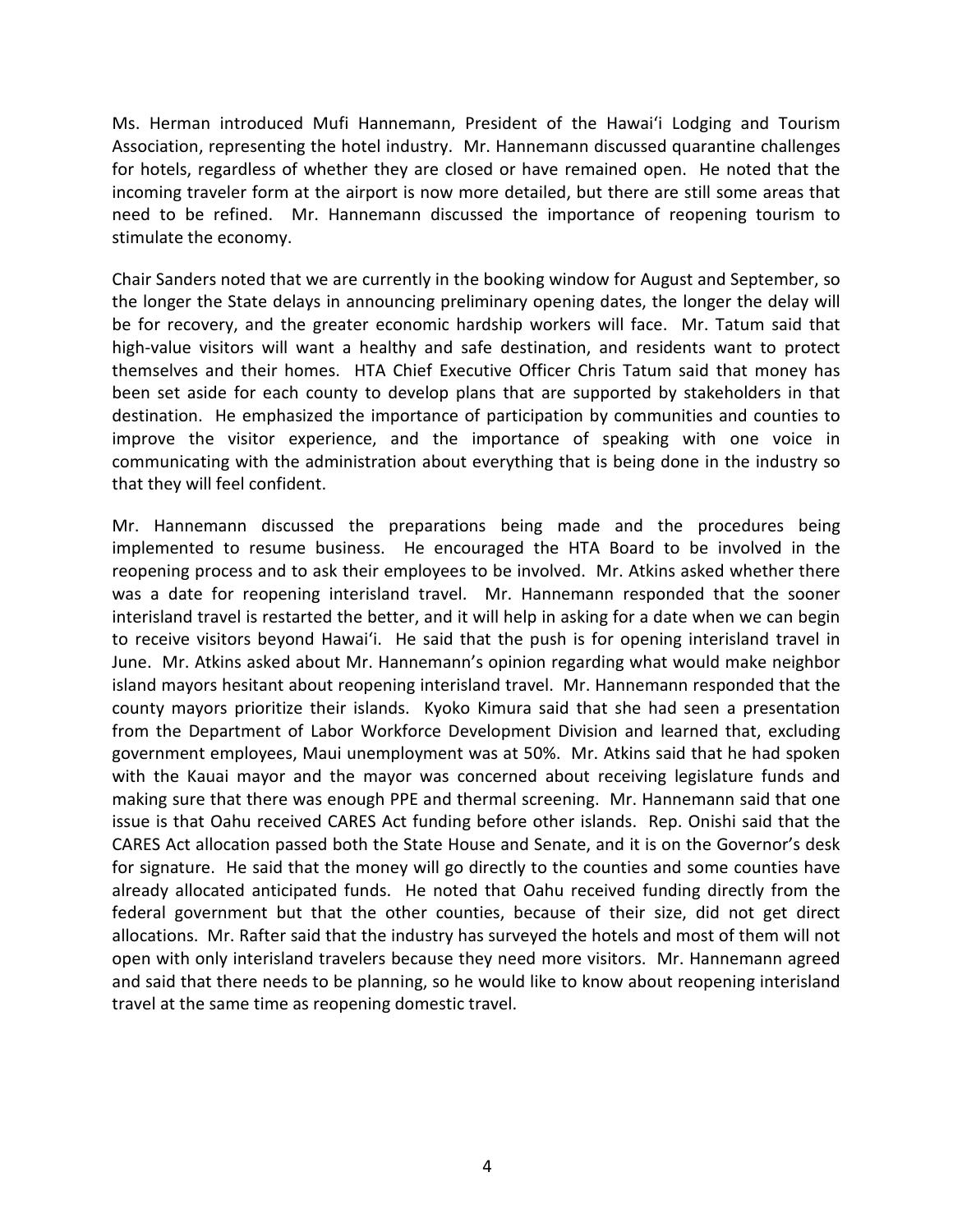### **4. Presentation on Recovery Marketing Initiatives.**

Ms. Herman introduced Jay Talwar, Senior Vice President for Hawai'i Tourism, to give a presentation on HVCB's COVID-19 communication initiatives. Mr. Talwar said that HVCB worked with HTA on the #LiveAloha campaign to create advertising that focused on the things that people within the community were doing to support one another. Various campaigns were engaged to promote businesses like restaurants and small businesses that specialize in goods and services. He explained that the first wave of communication was initial COVID-19 messaging, the second wave focused on sharing aloha virtually, and the third wave will be to experience aloha, which will get underway once they are allowed to market the destination to visitors again.

Mr. Talwar said that when the governor announced that he did not want new visitors, they encouraged travelers to postpone their visits and then followed up with messaging about the 14-day quarantine so that people could understand the requirements. #ShareAloha also focused on how people were sharing aloha while staying at home.

## **5. Review of the Proposed Budget for Brand Marketing for Fiscal Year 2021**

Chair Sanders discussed the budget for brand marketing in 2021. He noted that the Transient Accommodations Tax (TAT) has stopped and the Governor has withdrawn all funding for anything that was part of TAT. Chair Sanders also said that the Governor will be issuing guidance to organizations, such as HTA, in need of funding. He said that HTA has pulled back and tried to align and reposition money available for the launch of the 2021 fiscal year. He noted that HTA will likely need to go back and request additional funding from the Governor and the Legislature.

Ms. Herman said that the 2020 branding budget was \$51 million, but for 2021 it will be dropping by 44.5% to approximately \$28 million. HTA will be investing in the strongest markets for Hawai'i - U.S. Mainland, Japan, Canada, Oceania, and Korea. HTA will have to terminate its global marketing teams for Europe, Southeast Asia, China and Taiwan. Ms. Herman said that \$28 million will not be enough to change perceptions of Hawai'i but it will be enough to continue to brand Hawai'i with safety and health, along with culture, community, and natural resources. Ms. Herman reported that the total budget for 2020 was \$86 million, which will be downsized to approximately \$51 million for 2021.

Ms. Kimura asked how much was returned to HTA for cancelled events that HTA funded but were not held. Mr. Tatum responded that they received money back from all the events that were cancelled. Ms. Kimura asked whether they were using HTA's emergency fund and Mr. Tatum responded that those funds are included in the budget. Mr. Tatum further explained that HTA is allocated \$79 million per year, based on the law. However, that funding stopped in April and it is unknown when it will be resumed, which is reflected in the budget. He noted that the entire budget would be reviewed during the full Board meeting.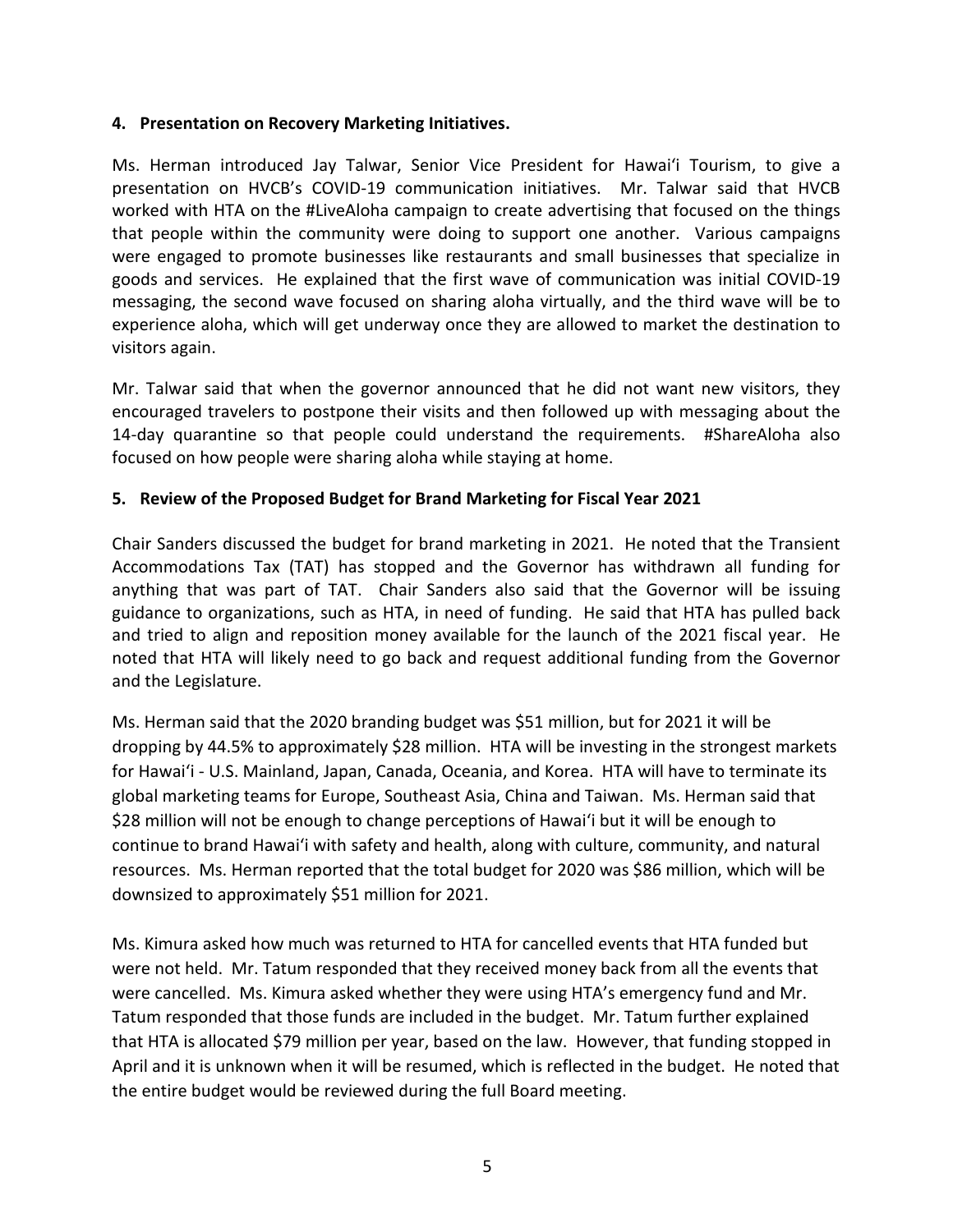Mr. Atkins whether HTA will be presenting the information presented at the meeting to the Governor, and discussed the importance of presenting information to leadership and to the community. He also noted that the Marketing Committee did not hear from the airport at the meeting. Chair Sanders responded that there are a lot of agencies working to ensure that visitors can be brought back safely and our community can be protected at the same time. Mr. Kam said that Hawai'i is at a critical but important point, and he said that he agrees HTA should be taking the lead.

Mr. Tatum said that all the information presented at the meeting is being presented to the Governor and the administration, and that he has participated in several presentations. He said that he believes there should be one voice in the state to show the community that they are working together. He said that they need to show the community that they are working together, so they have been working to consolidate information to share with the administration. He noted that he believes residents should hear this information from people who are coming from a health and safety standpoint, and not just tourism industry stakeholders. Mr. Atkins said that he has been receiving calls from individuals asking why they have not heard more from HTA. He said that HTA needs to coalesce with the medical community and find a balance. Mr. Atkins asked whether the medical community would be willing to discuss these issues with the tourism industry, and Mr. Tatum responded that he would work to set that up.

Mr. Rafter discussed the importance of setting an opening date. He said there is a perception that people are not working together, and there needs to be something for people to work towards. He added that there should be people on the ground level talking about their experience. Rep. Onishi noted that only one person that can make that determination regarding the opening date, and he is getting a lot of information about what people should do. For example, when it was announced that malls could reopen, they were not ready because they did not discuss it with shopping centers. They were taken by surprised and unprepared, and they did not have the capability to open. Rep. Onishi said the biggest problem is how to address travelers coming into Hawai'i, both visitors and returning residents and discussed the importance of addressing that threat. Gregg Kinkley noted that the topic of discussion had moved from the focus of the meeting and recommended that the discussion be continued at the upcoming full Board meeting.